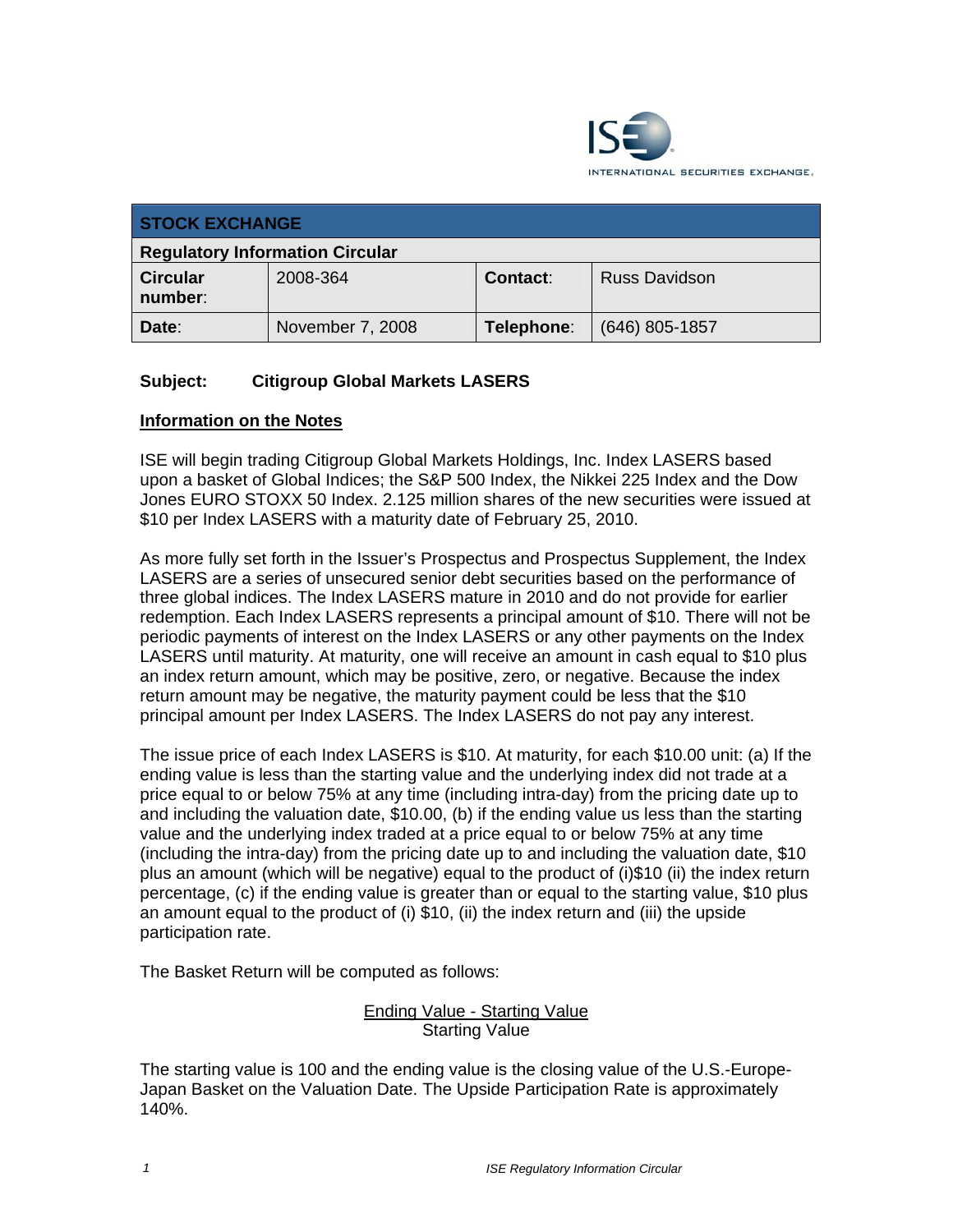Since all potential payments, (whether of coupon or principal) to the holders of the Index LASERS, are the sole responsibility of the Issuer, it is the creditworthiness of Citigroup Global Markets Holdings Inc. that stands behind IBF.

Member and member organizations should advise purchasers that the securities represented in the underlying index are not involved in the subject offering and have no obligation with respect to these securities whatsoever, including any obligations with respect to the principal amount to be paid at maturity, or to take the needs of the Issuer or holders into consideration. The Index LASERS are a series of unsecured debt issued by Citigroup Global Markets Holdings Inc. and will be issued in book-entry form. The Trustee for the securities is *The Bank of New York*.

The market value of IBF will depend substantially on the value of the S&P 500 Index, the Nikkei 225 Index and the Dow Jones EURO STOXX 50 Index. Other factors that will likely affect the trading value of IBF are changes in interest rates, volatility of the Index, time remaining to maturity, the credit rating of the Issuer and dividend yields on the stocks comprising the Index.

Contact your tax advisor for information concerning taxation.

Trading in the shares on ISE is on a UTP basis and is subject to ISE equity trading rules. The shares will trade from 8:00 a.m. until 5:00 p.m. Eastern Time. Equity Electronic Access Members ("Equity EAMs") trading the shares during the Extended Market Sessions are exposed to the risk of the lack of the calculation or dissemination of underlying index value or intraday indicative value ("IIV"). For certain derivative securities products, an updated underlying index value or IIV may not be calculated or publicly disseminated in the Extended Market hours. Since the underlying index value and IIV are not calculated or widely disseminated during Extended Market hours, an investor who is unable to calculate implied values for certain derivative securities products during Extended Market hours may be at a disadvantage to market professionals.

Equity EAMs also should review NASD Notice to Members 03-71 for guidance on trading these products. The Notice reminds members of their obligations to: (1) conduct adequate due diligence to understand the features of the product; (2) perform a reasonable-basis suitability analysis; (3) perform customer-specific suitability analysis in connection with any recommended transactions; (4) provide a balanced disclosure of both the risks and rewards associated with the particular product, especially when selling to retail investors; (5) implement appropriate internal controls; and (6) train registered persons regarding the features, risk and suitability of these products.

**This Regulatory Information Circular is not a statutory Prospectus. Equity EAMs should consult the Trust's Registration Statement, SAI, Prospectus and the Fund's website for relevant information.**